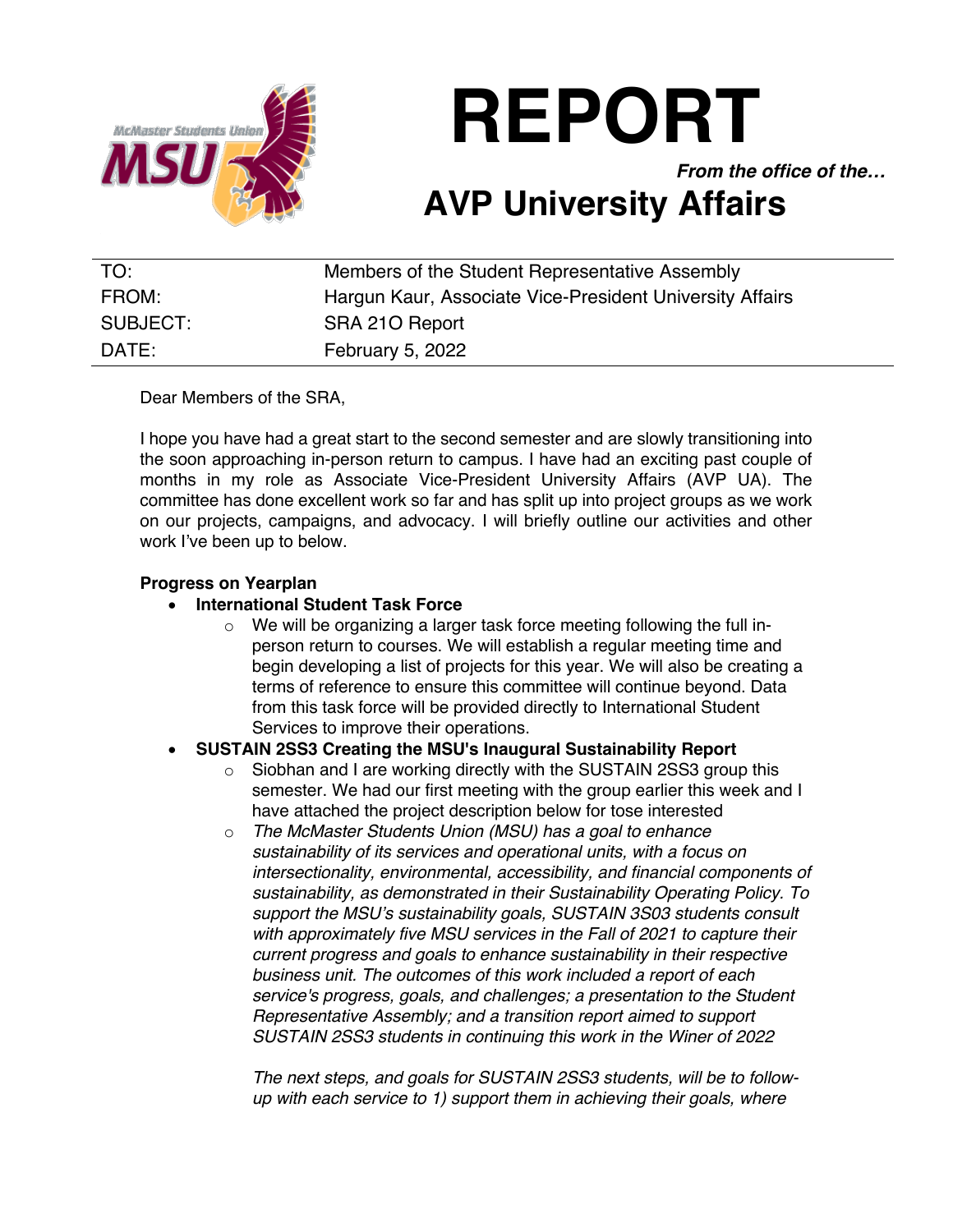*appropriate, 2) capture their progress on meeting and achieving their goals, and 3) prepare the MSU's first-ever sustainability report highlighting the work of the five key services.*

## **Past Events, Projects, & Activities**

## • **THRIVE Week**

 $\circ$  Various peer support services carried out incredible events for THRIVE Week! I hope you had a chance to drop by and support our services  $\odot$ 

# • **Methods of Assessment**

o Committee members did a lot of amazing work on brainstorming and consulting with other organizations on alternate methods of assessment. This was presented in front of Dr. Kim Dej and was very well-received. Further collaborations have also been discussed.

# • **iCent Application: MSU Information**

- o Michael Wooder, our Director of Marketing & Communication, updated the MSU information on this application following conversations with the committee about what should be added.
- **December 6th: Panel on the Impacts of COVID-19 on Gender-Based Violence**
	- $\circ$  The MSU was actively involved in planning this along with a university committee. There panel was held on December  $6<sup>th</sup>$  from 12:30 PM – 2:00 PM EST and had great attendance!

## • **International Student Survey Results**

o The results of the International Student Survey from last year were presented at the International Student Working group to various university staff working on bettering the experience for international students. We were encouraged to conduct a follow up survey to help International Student Services better tailor their services to the evolving need for international students.

## **Upcoming Events, Projects, & Activities**

The following are projects that have been started and are currently being further developed by committee members. Many projects are championed by a small number of committee members, with opportunities for others to contribute as they'd like.

## • **Reading Week Moratorium and Date Change**

o Will and Olsen, SRA Health Sciences, have completed their reading week survey. I am working on a time for these results to be shared with Dr. Kim Dej to ensure reading week adjustments are created with student interests in mind.

## • **International Student Survey**

- $\circ$  We are planning a follow-up survey to last years to determine how the international student experience has changed as we return to in-person learning. This survey will be run in partnership with International Student Services and the results will be used to inform their services to create a better experience for international students.
- **Indigenous Student Representation in the MSU**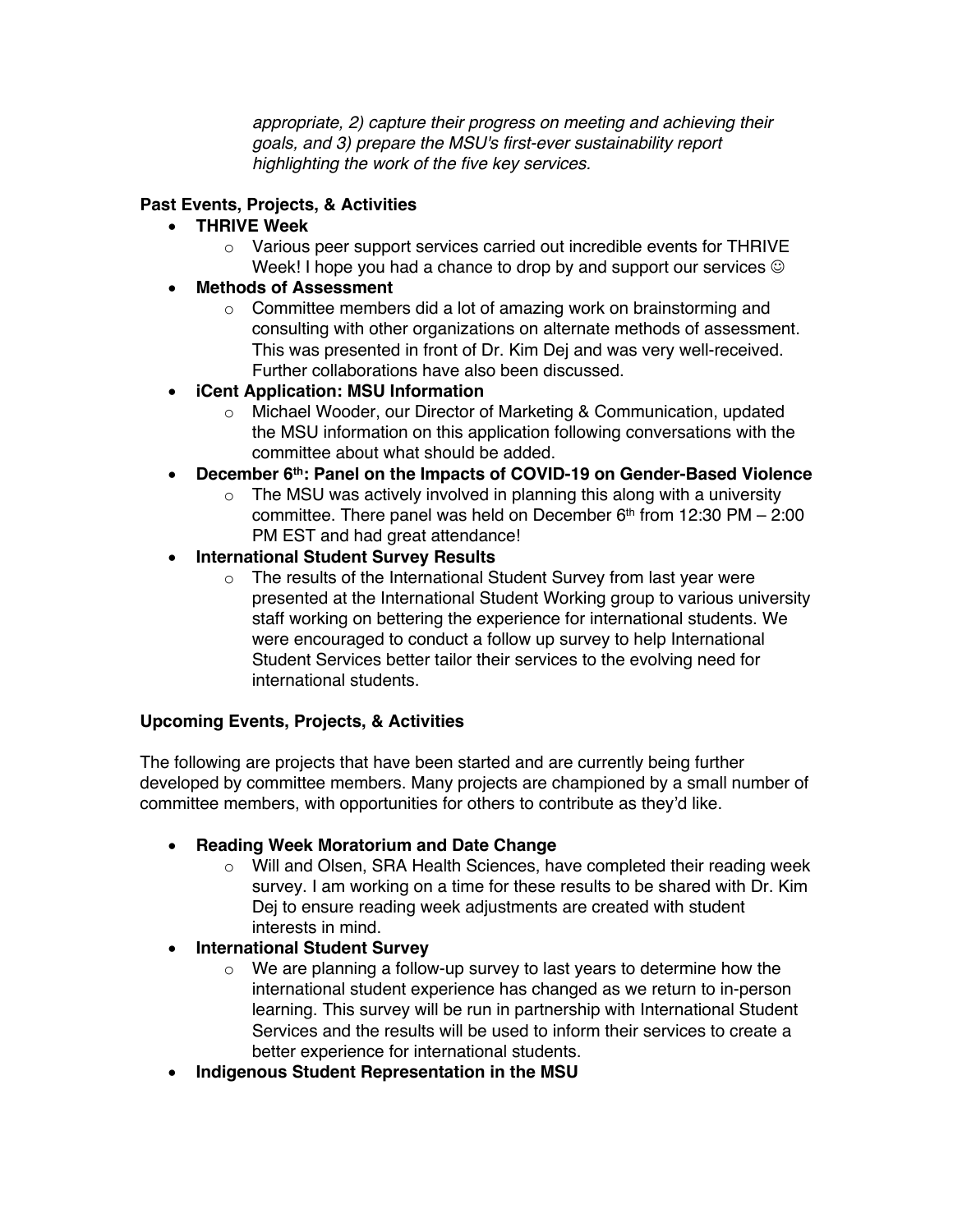- $\circ$  We are hoping to set up meetings with Indigenous student groups and Indigenous Student Services which has been a bit difficult with everyone's busy schedules as we near the end of the year. This will be something that will be further focused on later in February/early March.
- **Showcase of Literature on Sexual Violence Prevention and Response**
	- $\circ$  An idea that arose from a conversation with Wil Fujarczuk, Coordinator of Sexual Violence Prevention Education at the Sexual Violence Prevention and Response Office, committee members came up with a possible idea of highlighting literature on the topic in the library. We have been having some trouble scheduling a time with the Display Committee to carry this out, but will be following up following the return to campus.

# • **MSU/McMaster Academic Accommodations & Mental Health Resources**

o We had a meeting with Dr. Kim Dej and the McMaster communications department about communication regarding the MSAF and academic accommodation process. One of the key stakeholders from McMaster has gone on leave and this project has not moved forward as a result. This project has been put on hold with the focus on return to campus. However, Dr. Kim Dej has been making multiple posts to clarify the accommodation process based on misconceptions brought up during our meetings.

## • **Echo360/Transcripts Resources**

 $\circ$  The committee has shifted their focus from student resources to a focus on faculties to understand barriers to the implementation of Echo360. Members of the committee are currently working on drafting a survey to be sent out to faculty members to assess challenges with implementing Echo360 in their classes.

## • **Menstrual Equity Campaign**

o The Menstrual Equity project is being run by SRA members on the University Affairs committee. This campaign is likely to be held later this semester, pending thoughts from the other members working on this outside the university affairs committee

## • **Peer Support Hub**

o I am working with Student Accessibility Services and the MSU Peer Support directors to set up an introductory meeting. This collaboration will be focused on creating a support hub for all peer support directors and potentially volunteers along with university administration.

#### **Successes**

There have been many successes over the past few months in the role. Some key areas include engagement of committee members in bringing new ideas and taking the lead on projects, active collaboration with the Board of Directors and other AVPs, as well as building and strengthening relationships with community and campus partners. They have started taking on a larger role within the committee as they begin to self-organize and lead their own projects as well as take the lead in meeting with community stakeholders.

## **Current Challenges**